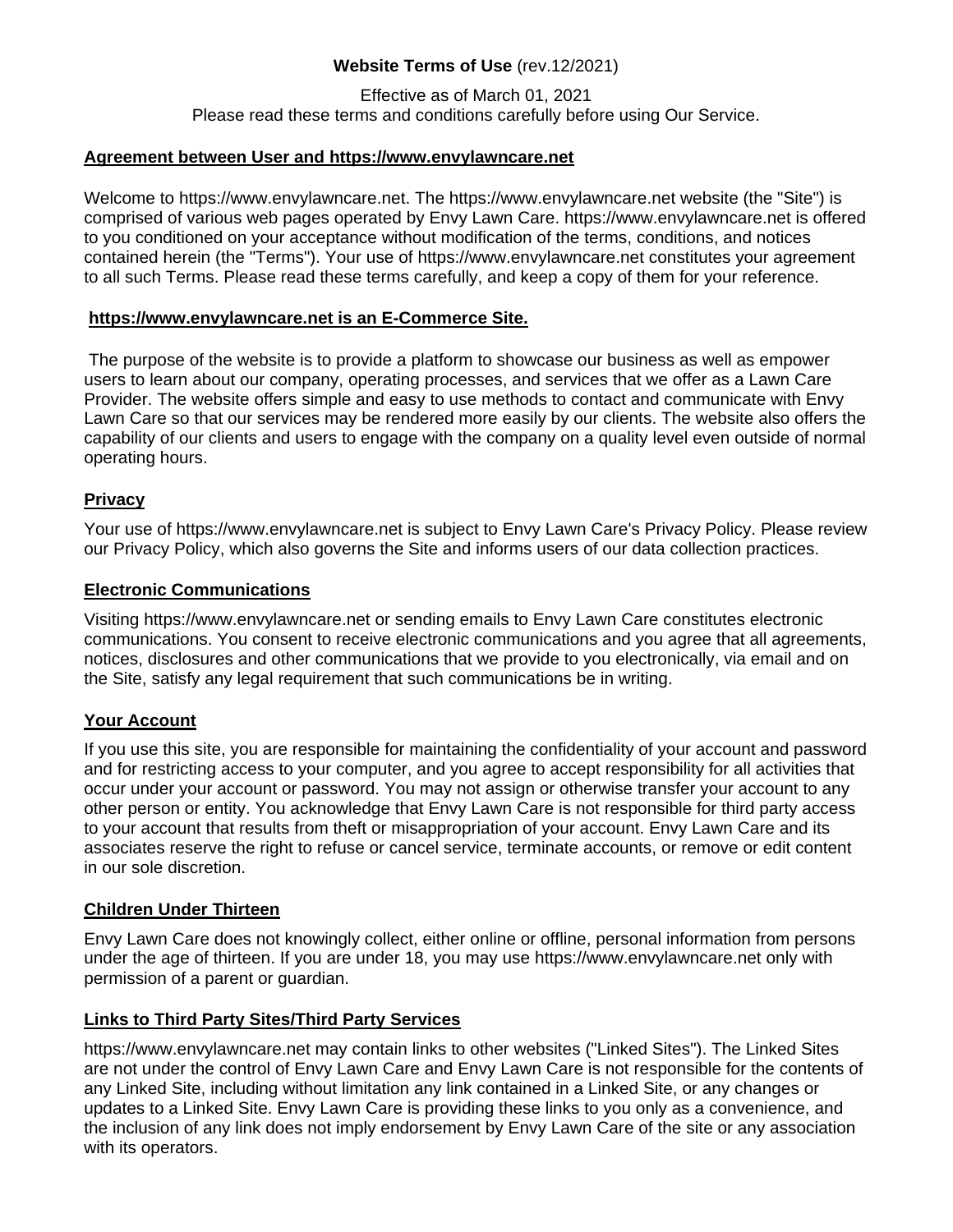Certain services made available via https://www.envylawncare.net are delivered by third party sites and organizations. By using any product, service or functionality originating from the https://www.envylawncare.net domain, you hereby acknowledge and consent that Envy Lawn Care may share such information and data with any third party with whom Envy Lawn Care has a contractual relationship to provide the requested product, service or functionality on behalf of https://www.envylawncare.net users and customers.

### **No Unlawful or Prohibited Use/Intellectual Property**

You are granted a non-exclusive, non-transferable, revocable license to access and use https://www.envylawncare.net strictly in accordance with these terms of use. As a condition of your use of the Site, you warrant to Envy Lawn Care that you will not use the Site for any purpose that is unlawful or prohibited by these Terms. You may not use the Site in any manner which could damage, disable, overburden, or impair the Site or interfere with any other party's use and enjoyment of the Site. You may not obtain or attempt to obtain any materials or information through any means not intentionally made available or provided for through the Site.

All content included as part of the Service, such as text, graphics, logos, images, as well as the compilation thereof, and any software used on the Site, is the property of Envy Lawn Care or its suppliers and protected by copyright and other laws that protect intellectual property and proprietary rights. You agree to observe and abide by all copyright and other proprietary notices, legends or other restrictions contained in any such content and will not make any changes thereto.

You will not modify, publish, transmit, reverse engineer, participate in the transfer or sale, create derivative works, or in any way exploit any of the content, in whole or in part, found on the Site. Envy Lawn Care content is not for resale. Your use of the Site does not entitle you to make any unauthorized use of any protected content, and in particular you will not delete or alter any proprietary rights or attribution notices in any content. You will use protected content solely for your personal use, and will make no other use of the content without the express written permission of Envy Lawn Care and the copyright owner. You agree that you do not acquire any ownership rights in any protected content. We do not grant you any licenses, express or implied, to the intellectual property of Envy Lawn Care or our licensors except as expressly authorized by these Terms.

### **Use of Communication Services**

The Site may contain bulletin board services, chat areas, news groups, forums, communities, personal web pages, calendars, and/or other message or communication facilities designed to enable you to communicate with the public at large or with a group (collectively, "Communication Services"). You agree to use the Communication Services only to post, send and receive messages and material that are proper and related to the particular Communication Service.

By way of example, and not as a limitation, you agree that when using a Communication Service, you will not: defame, abuse, harass, stalk, threaten or otherwise violate the legal rights (such as rights of privacy and publicity) of others; publish, post, upload, distribute or disseminate any inappropriate, profane, defamatory, infringing, obscene, indecent or unlawful topic, name, material or information; upload files that contain software or other material protected by intellectual property laws (or by rights of privacy of publicity) unless you own or control the rights thereto or have received all necessary consents; upload files that contain viruses, corrupted files, or any other similar software or programs that may damage the operation of another's computer; advertise or offer to sell or buy any goods or services for any business purpose, unless such Communication Service specifically allows such messages; conduct or forward surveys, contests, pyramid schemes or chain letters; download any file posted by another user of a Communication Service that you know, or reasonably should know, cannot be legally distributed in such manner; falsify or delete any author attributions, legal or other proper notices or proprietary designations or labels of the origin or source of software or other material contained in a file that is uploaded; restrict or inhibit any other user from using and enjoying the Communication Services; violate any code of conduct or other guidelines which may be applicable for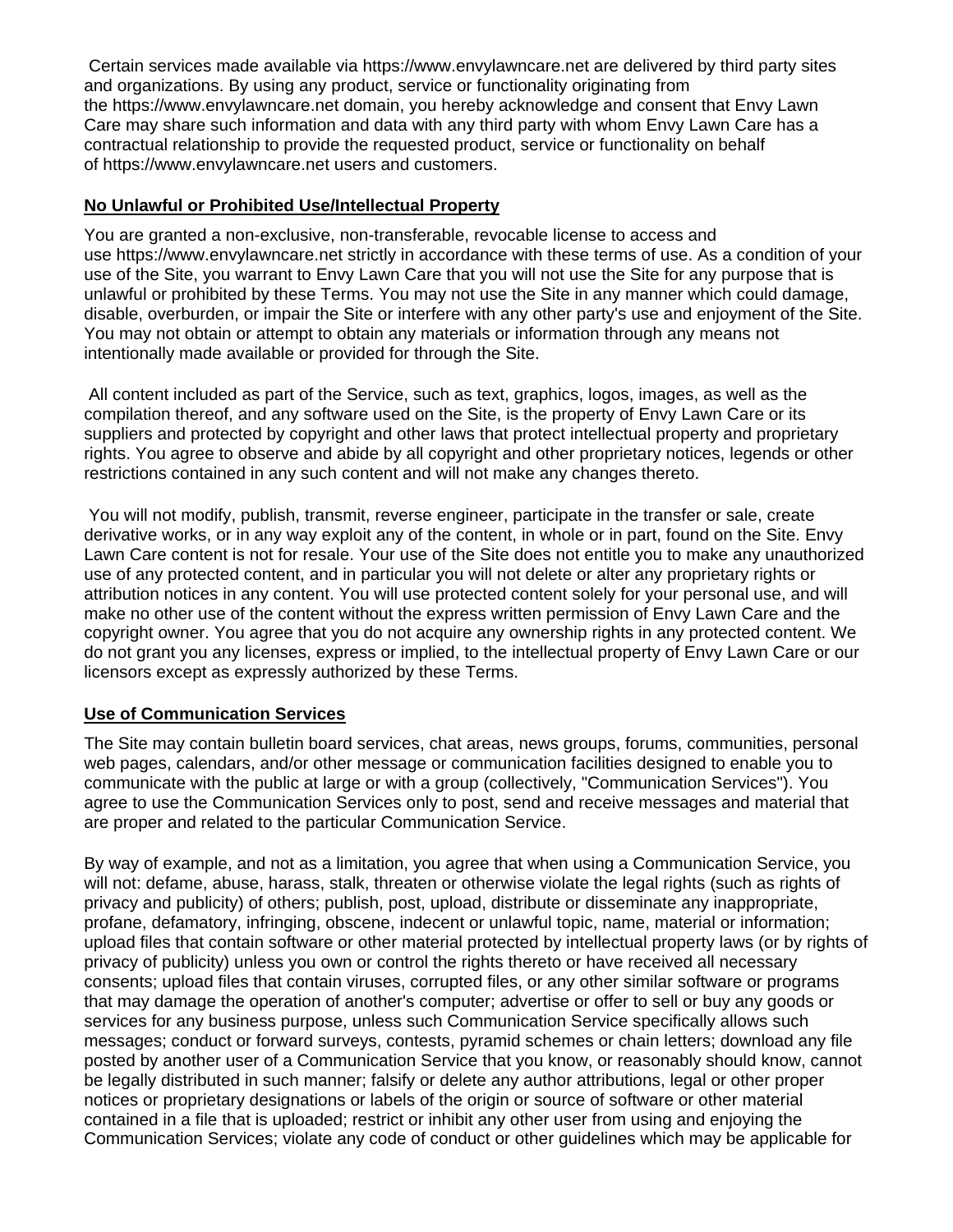any particular Communication Service; harvest or otherwise collect information about others, including e-mail addresses, without their consent; violate any applicable laws or regulations.

Envy Lawn Care has no obligation to monitor the Communication Services. However, Envy Lawn Care reserves the right to review materials posted to a Communication Service and to remove any materials in its sole discretion. Envy Lawn Care reserves the right to terminate your access to any or all of the Communication Services at any time without notice for any reason whatsoever.

Envy Lawn Care reserves the right at all times to disclose any information as necessary to satisfy any applicable law, regulation, legal process or governmental request, or to edit, refuse to post or to remove any information or materials, in whole or in part, in Envy Lawn Care's sole discretion.

Always use caution when giving out any personally identifying information about yourself or your children in any Communication Service. Envy Lawn Care does not control or endorse the content, messages or information found in any Communication Service and, therefore, Envy Lawn Care specifically disclaims any liability with regard to the Communication Services and any actions resulting from your participation in any Communication Service. Managers and hosts are not authorized Envy Lawn Care spokespersons, and their views do not necessarily reflect those of Envy Lawn Care.

Materials uploaded to a Communication Service may be subject to posted limitations on usage, reproduction and/or dissemination. You are responsible for adhering to such limitations if you upload the materials.

#### **Materials Provided to https://www.envylawncare.net or Posted on Any Envy Lawn Care Site**

Envy Lawn Care does not claim ownership of the materials you provide to https://www.envylawncare.net (including feedback and suggestions) or post, upload, input or submit to any Envy Lawn Care Site or our associated services (collectively "Submissions"). However, by posting, uploading, inputting, providing or submitting your Submission you are granting Envy Lawn Care, our affiliated companies and necessary sublicensees permission to use your Submission in connection with the operation of their Internet businesses including, without limitation, the rights to: copy, distribute, transmit, publicly display, publicly perform, reproduce, edit, translate and reformat your Submission; and to publish your name in connection with your Submission.

No compensation will be paid with respect to the use of your Submission, as provided herein. Envy Lawn Care is under no obligation to post or use any Submission you may provide and may remove any Submission at any time in Envy Lawn Care's sole discretion.

By posting, uploading, inputting, providing or submitting your Submission you warrant and represent that you own or otherwise control all of the rights to your Submission as described in this section including, without limitation, all the rights necessary for you to provide, post, upload, input or submit the Submissions.

### **Third Party Accounts**

You will be able to connect your Envy Lawn Care account to third party accounts. By connecting your Envy Lawn Care account to your third party account, you acknowledge and agree that you are consenting to the continuous release of information about you to others (in accordance with your privacy settings on those third party sites). If you do not want information about you to be shared in this manner, do not use this feature.

### **"AS IS" and "AS AVAILABLE" Disclaimer**

The Service is provided is "AS IS" and "AS AVAILABLE" and with all faults and defects without warranty of any kind. To the maximum extent permitted under applicable law, Envy Lawn Care, on its own behalf and on behalf of its Affiliates and its and their respective licensors and service providers, expressly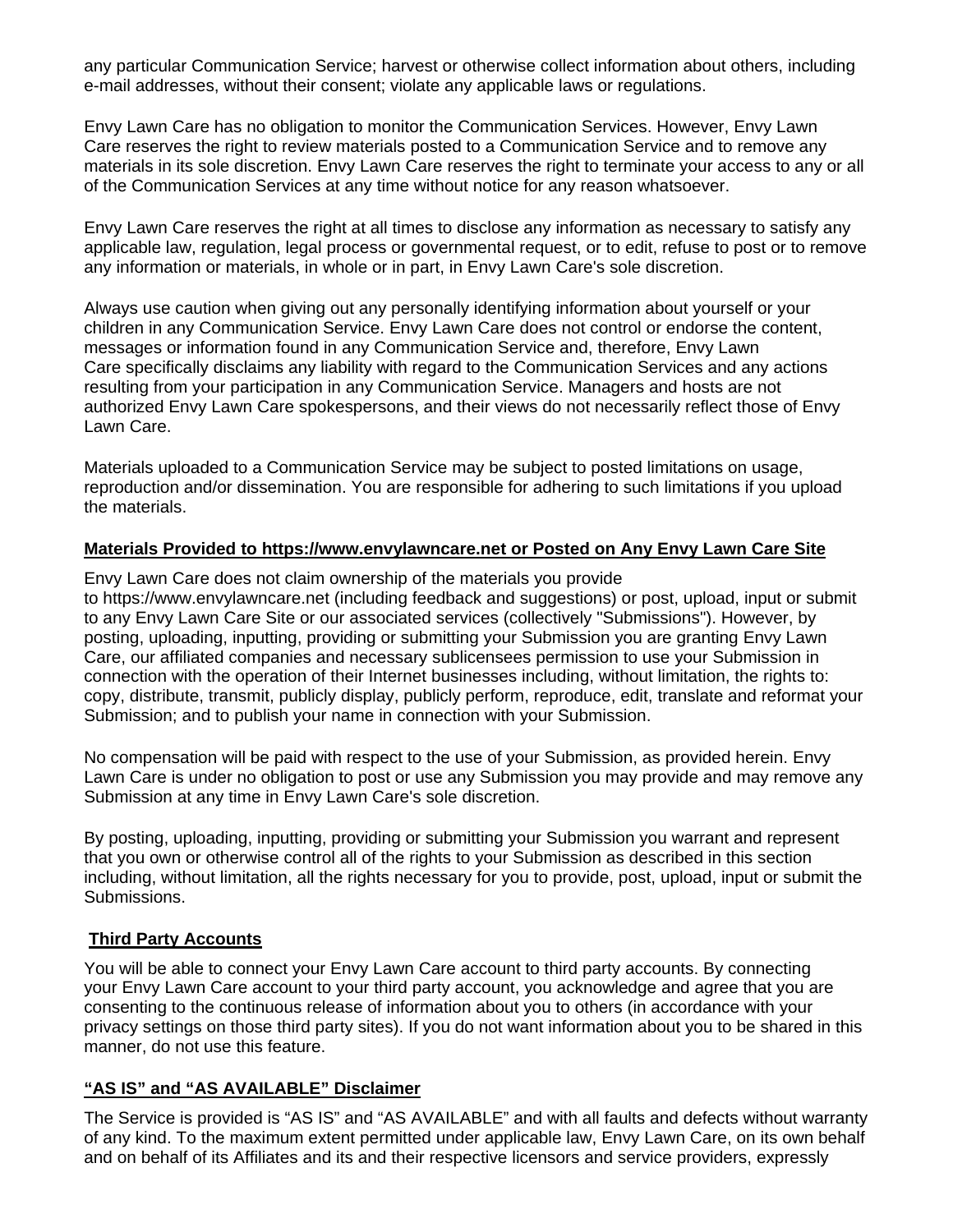disclaims all warranties, whether express, implied, statutory or otherwise, with respect to the Service, including all implied warranties of merchantability, fitness for a particular purpose, title and noninfringement, and warranties that may arise out of course of dealing, course of performance, usage or trade practice. Without limitation to the foregoing, the Envy Lawn Care provides no warranty or undertaking, and makes no representation of any kind that the Service will meet Your requirements, achieve any intended results, be compatible or work with any other software, applications, systems or services, operate without interruption, meet any performance or reliability standards or be error free or that any errors or defects can or will be corrected.

Without limiting the foregoing, neither the Envy Lawn care nor any of the company's provider makes any representation or warranty of any kind, express or implied: (i) as to the operation or availability of the Service, or the information, content, and materials or products included thereon; (ii) that the Service will be uninterrupted or error-free; (iii) as to the accuracy, reliability, or currency of any information or content provided through the Service; or (iv) that the Service, its servers, the content, or e-mails sent from or on behalf of the Company are free of viruses, scripts, trojan horses, worms, malware, timebombs or other harmful components.

Some jurisdictions do not allow the exclusion of certain types of warranties or limitations on applicable statutory rights of a consumer, so some or all of the above exclusions and limitations may not apply. But in such a case the exclusions and limitations set forth in this section shall be applied to the greatest extent enforceable under applicable law.

#### **International Users**

The Service is controlled, operated and administered by Envy Lawn Care from our offices within the USA. If you access the Service from a location outside the USA, you are responsible for compliance with all local laws. You agree that you will not use the Envy Lawn Care Content accessed through https://www.envylawncare.net in any country or in any manner prohibited by any applicable laws, restrictions or regulations.

### **Indemnification**

You agree to indemnify, defend and hold harmless Envy Lawn Care, its officers, directors, employees, agents and third parties, for any losses, costs, liabilities and expenses (including reasonable attorney's fees) relating to or arising out of your use of or inability to use the Site or services, any user postings made by you, your violation of any terms of this Agreement or your violation of any rights of a third party, or your violation of any applicable laws, rules or regulations. Envy Lawn Care reserves the right, at its own cost, to assume the exclusive defense and control of any matter otherwise subject to indemnification by you, in which event you will fully cooperate with Envy Lawn Care in asserting any available defenses.

#### **Disputes Resolution**

If You have any concern or dispute about the Service, You agree to first try to resolve the dispute informally by contacting the Company.

### **Arbitration**

In the event the parties are not able to resolve any dispute between them arising out of or concerning these Terms and Conditions, or any provisions hereof, whether in contract, tort, or otherwise at law or in equity for damages or any other relief, then such dispute shall be resolved only by final and binding arbitration pursuant to the Federal Arbitration Act, conducted by a single neutral arbitrator and administered by the American Arbitration Association, or a similar arbitration service selected by the parties, in a location mutually agreed upon by the parties. The arbitrator's award shall be final, and judgment may be entered upon it in any court having jurisdiction. In the event that any legal or equitable action, proceeding or arbitration arises out of or concerns these Terms and Conditions, the prevailing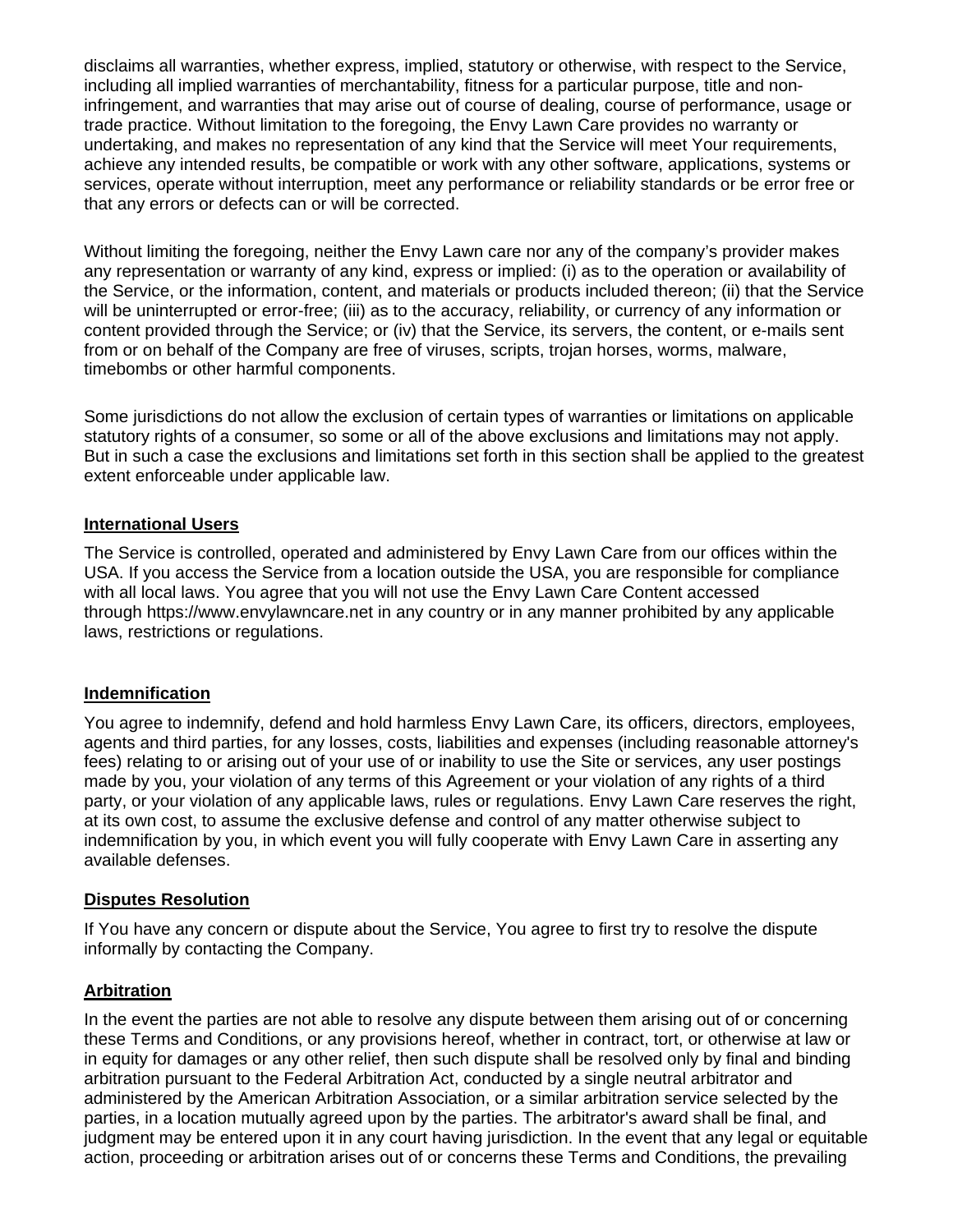party shall be entitled to recover its costs and reasonable attorney's fees. The parties agree to arbitrate all disputes and claims in regards to these Terms and Conditions or any disputes arising as a result of these Terms and Conditions, whether directly or indirectly, including Tort claims that are a result of these Terms and Conditions. The parties agree that the Federal Arbitration Act governs the interpretation and enforcement of this provision. The entire dispute, including the scope and enforceability of this arbitration provision shall be determined by the Arbitrator. This arbitration provision shall survive the termination of these Terms and Conditions.

### **Class Action Waiver**

Any arbitration under these Terms and Conditions will take place on an individual basis; class arbitrations and class/representative/collective actions are not permitted. THE PARTIES AGREE THAT A PARTY MAY BRING CLAIMS AGAINST THE OTHER ONLY IN EACH'S INDIVIDUAL CAPACITY, AND NOT AS A PLAINTIFF OR CLASS MEMBER IN ANY PUTATIVE CLASS, COLLECTIVE AND/ OR REPRESENTATIVE PROCEEDING, SUCH AS IN THE FORM OF A PRIVATE ATTORNEY GENERAL ACTION AGAINST THE OTHER. Further, unless both you and Envy Lawn Care agree otherwise, the arbitrator may not consolidate more than one person's claims, and may not otherwise preside over any form of a representative or class proceeding.

# **Liability Disclaimer**

THE INFORMATION, SOFTWARE, PRODUCTS, AND SERVICES INCLUDED IN OR AVAILABLE THROUGH THE SITE MAY INCLUDE INACCURACIES OR TYPOGRAPHICAL ERRORS. CHANGES ARE PERIODICALLY ADDED TO THE INFORMATION HEREIN. ENVY LAWN CARE AND/OR ITS SUPPLIERS MAY MAKE IMPROVEMENTS AND/OR CHANGES IN THE SITE AT ANY TIME. ENVY LAWN CARE AND/OR ITS SUPPLIERS MAKE NO REPRESENTATIONS ABOUT THE SUITABILITY, RELIABILITY, AVAILABILITY, TIMELINESS, AND ACCURACY OF THE INFORMATION, SOFTWARE, PRODUCTS, SERVICES AND RELATED GRAPHICS CONTAINED ON THE SITE FOR ANY PURPOSE. TO THE MAXIMUM EXTENT PERMITTED BY APPLICABLE LAW, ALL SUCH INFORMATION, SOFTWARE, PRODUCTS, SERVICES AND RELATED GRAPHICS ARE PROVIDED "AS IS" WITHOUT WARRANTY OR CONDITION OF ANY KIND. ENVY LAWN CARE AND/OR ITS SUPPLIERS HEREBY DISCLAIM ALL WARRANTIES AND CONDITIONS WITH REGARD TO THIS INFORMATION, SOFTWARE, PRODUCTS, SERVICES AND RELATED GRAPHICS, INCLUDING ALL IMPLIED WARRANTIES OR CONDITIONS OF MERCHANTABILITY, FITNESS OR A PARTICULAR PURPOSE, TITLE AND NON-INFRINGEMENT.

TO THE MAXIMUM EXTENT PERMITTED BY APPLICABLE LAW, IN NO EVENT SHALL ENVY LAWN CARE AND/OR ITS SUPPLIERS BE LIABLE FOR ANY DIRECT, INDIRECT, PUNITIVE, INCIDENTAL, SPECIAL, CONSEQUENTIAL DAMAGES OR ANY DAMAGES WHATSOEVER INCLUDING, WITHOUT LIMITATION, DAMAGES FOR LOSS OF USE, DATA OR PROFITS, ARISING OUT OF OR IN ANY WAY CONNECTED WITH THE USE OR PERFORMANCE OF THE SITE, WITH THE DELAY OR INABILITY TO USE THE SITE OR RELATED SERVICES, THE PROVISION OF OR FAILURE TO PROVIDE SERVICES, OR FOR ANY INFORMATION, SOFTWARE, PRODUCTS, SERVICES AND RELATED GRAPHICS OBTAINED THROUGH THE SITE, OR OTHERWISE ARISING OUT OF THE USE OF THE SITE, WHETHER BASED ON CONTRACT, TORT, NEGLIGENCE, STRICT LIABILITY OR OTHERWISE, EVEN IF ENVY LAWN CARE OR ANY OF ITS SUPPLIERS HAS BEEN ADVISED OF THE POSSIBILITY OF DAMAGES. BECAUSE SOME STATES/JURISDICTIONS DO NOT ALLOW THE EXCLUSION OR LIMITATION OF LIABILITY FOR CONSEQUENTIAL OR INCIDENTAL DAMAGES, THE ABOVE LIMITATION MAY NOT APPLY TO YOU. IF YOU ARE DISSATISFIED WITH ANY PORTION OF THE SITE, OR WITH ANY OF THESE TERMS OF USE, YOUR SOLE AND EXCLUSIVE REMEDY IS TO DISCONTINUE USING THE SITE.

### **Termination/Access Restriction**